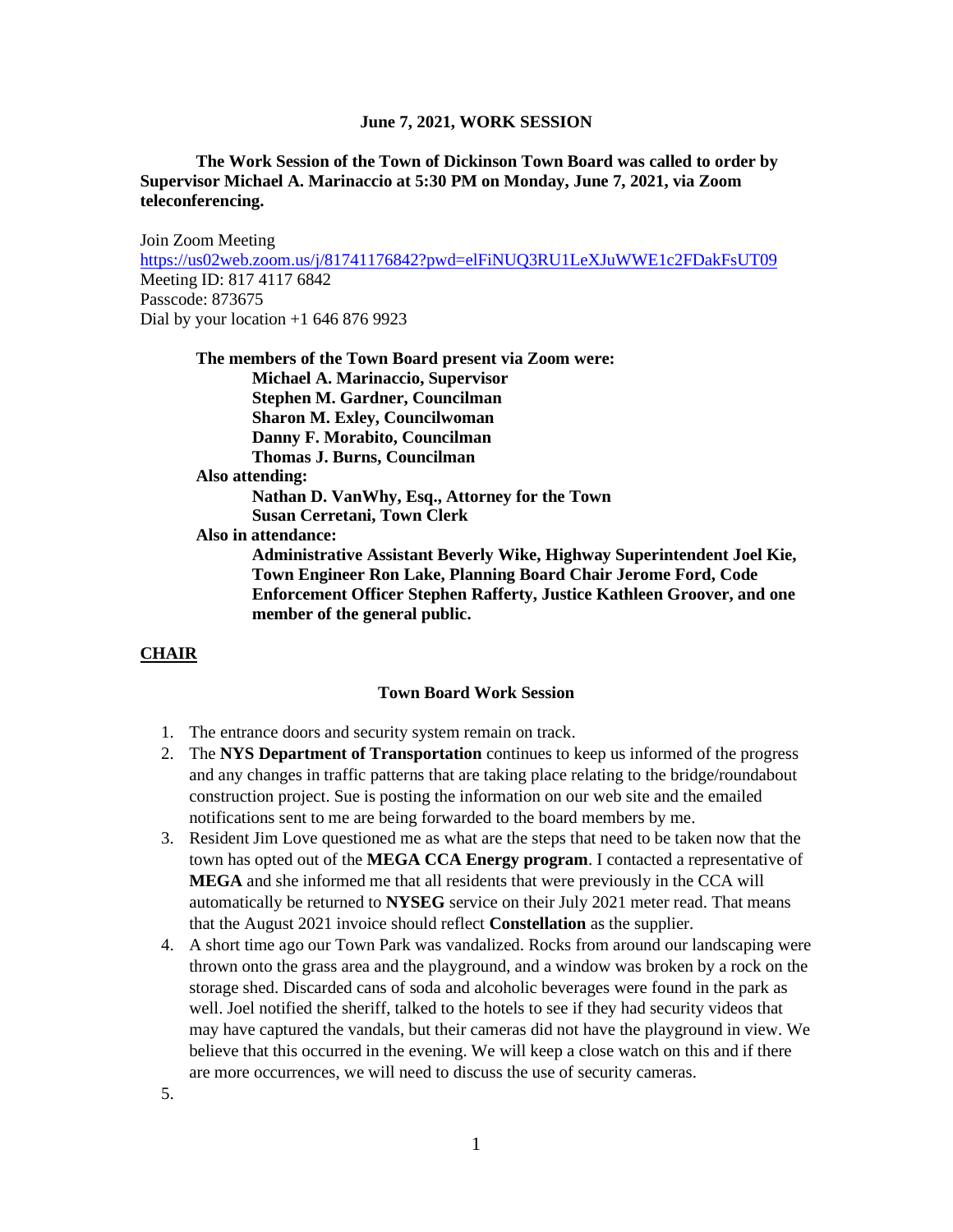## **SUPERVISOR'S REPORT CONTINUED:**

Councilman Morabito recommended that we go ahead and install security cameras now. Supervisor Marinaccio stated that he notified Aaron Martin from the Land Bank that we were interested in a County Community Grant and that we would need \$10,000.

- 6. It is time for us to start planning to hold all future meetings in person which will include, town board, planning and zoning boards, etc. I would recommend that beginning June 14, our next regular board meeting, we hold it in person. **ZOOM** could be considered but if we install video conferencing, that would be ideal. We need to setup a simple plan. Chair spacing will be done with a limited seating, Also, and very important, when a meeting is posted in the press or on our web site, inform people that if they are not vaccinated and want to attend a meeting in person, they will be required to wear a face mask. These are just a few suggestions, and any other ideas will be appreciated and considered. The open meeting moratorium will end this month as well so we should be prepared.
- 7. I had a discussion with County Emergency Director Mike Ponticello, and he stated that at this point of the **COVID** epidemic it is no longer necessary for the Town to declare a **State of Emergency**. The County will continue with it until the end of the year and that would cover us if there were another issue. I am considering ending the SOE. In-put is appreciated.

Supervisor Marinaccio updated his report to say that he may extend the **SOE** for another month or two.

8. At the end of our work session, we will go into executive session to discuss employment issue. Town Board members, Nate, Judge Groover will attend this session, all others will be asked to leave the Zoom meeting.

## **PUBLIC COMMENTS**

None being heard.

# **ATTORNEY**

## **UPDATE: SPECTRUM CONTRACT**

Attorney VanWhy reported that we are still waiting on the **Spectrum** contract.

# **UPDATE: LITIGATION OUTSIDE RETAINER**

Attorney VanWhy reported that his litigation folks are in the process of finalizing a summons and complaint against Mr. Florance of Sunset Drive. Attorney VanWhy would like to have Mr. Rafferty review it to make sure all the facts are lined up.

## **NYSDOT BRIDGE REPLACEMENT PROJECT NOISE VARIANCE**

Attorney VanWhy reported that he has emailed with the contractor who has not responded with more definitive dates and times as to when they need the window for the noise variance.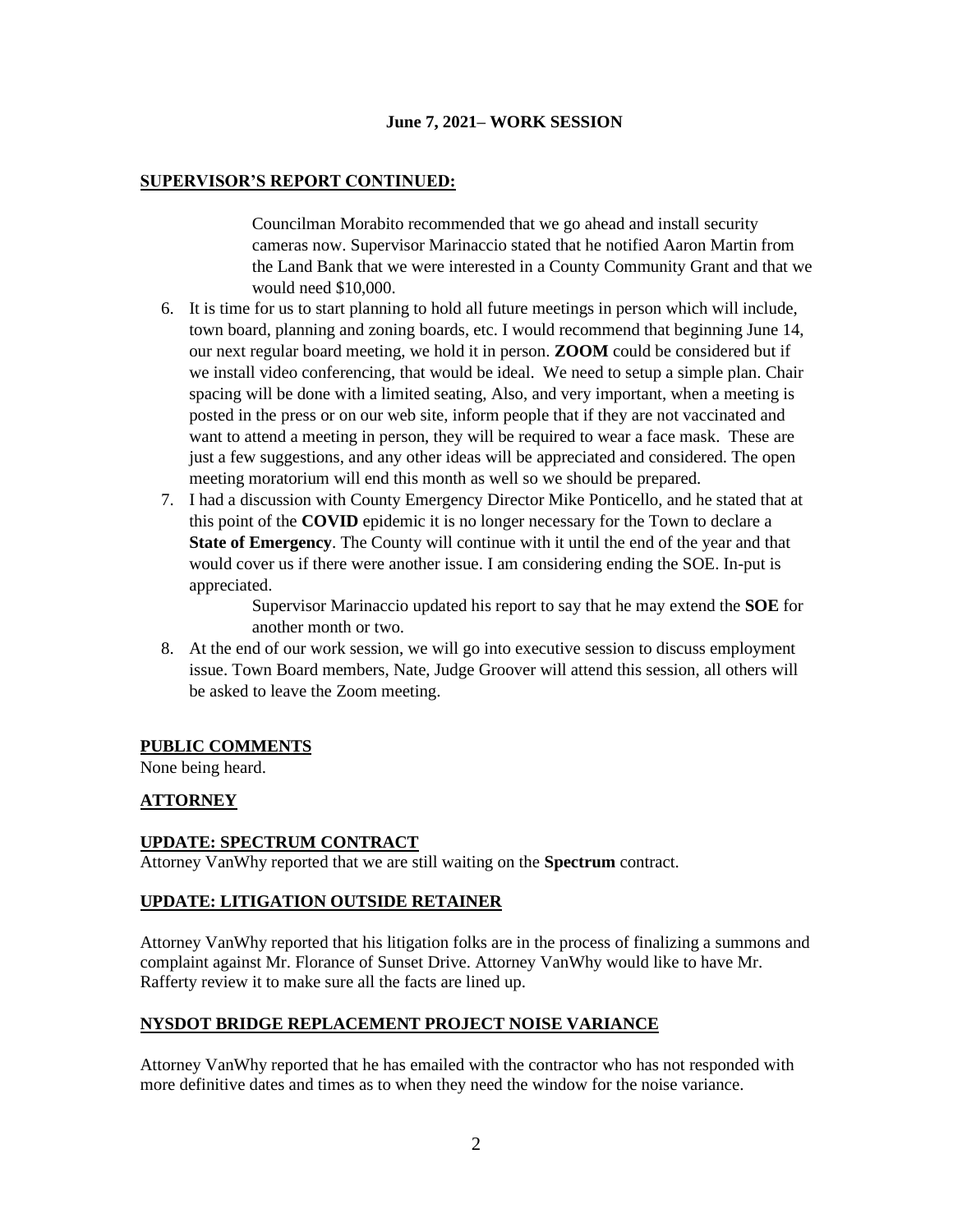# **PURCHASE OF LOT NEXT TO TOWN HALL**

Mr. Kie told Mr. VanWhy that an appraiser has been hired. Attorney VanWhy said that we are now waiting for the number and once we receive that we will contact Bob Meade and continue with the negotiations.

# **CANNABIS LEGISLATION**

Supervisor Marinaccio commented that he has been researching the **Cannabis Legislation**. He has talked to other surrounding towns and most of them are opting-in. Mr. Marinaccio is leaning towards opting-in to gain more revenue for the Town.

Attorney VanWhy stated that the State will not have the regulations finalized by the end of the year which is the date for opting out of retail and on-site consumption sales.

Councilman Morabito's thoughts were that we should take the benefit of the tax benefit. It is going to be another viable business and he does not see any downside to it.

Councilwoman Exley stated that it is now legal, and she does not see the benefit of opting-out of it.

Councilman Burns stated that his opinion is that we only have a couple retail businesses in the town. He does not like the idea of marijuana going through but it is here, and we might as well reap any benefits to the town.

Councilman Gardner agreed with the other members.

Mr. VanWhy stated that if we opt-out we are subject to a referendum. If we opt-in we do not have to do anything. Supervisor Marinaccio thanked the board members for their opinions.

## **REAL PROPERTY TAX LAW**

## **PUBLIC HEARING OPENED AT 5:58 PM**

Attorney VanWhy gave an overview of the Real Property Tax Law Section 487.

# **A LOCAL LAW TO OPT-OUT OF SECTION 487 OF THE NEW YORK STATE REAL PROPERTY TAX LAW**

Be it enacted by the Town Board of the Town of Dickinson as follows:

#### Section 1. Purpose and Intent

The purpose of this Local Law is to enable the Town of Dickinson to opt out of all energy system real property tax assessment exemptions afforded pursuant to Section 487 of the Real Property Tax Law. It is the further intent of the Town of Dickinson that this Local Law apply to all types of solar and wind energy systems and farm waste energy systems pursuant to Section 487 of the Real Property Tax Law.

#### Section 2. Authority

This Local Law is enacted pursuant to the authority granted by Section 487(8) of the Real Property Tax Law.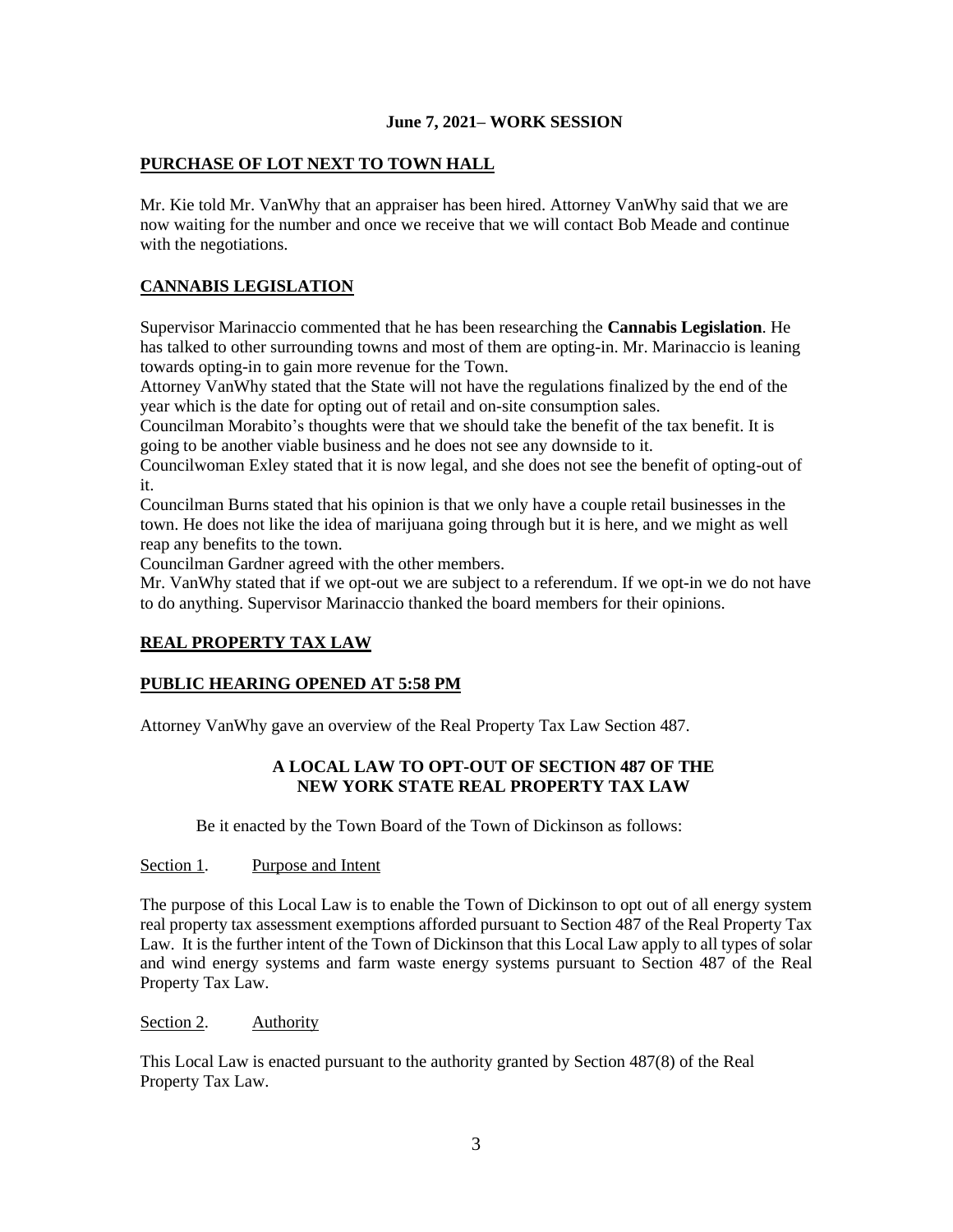#### Section 3. No Exemption from Taxation

No exemption from taxation shall be applicable in the Town of Dickinson with respect to any solar or wind energy system or farm waste energy system which began construction subsequent to the effective date hereof.

#### Section 4. Separability

The provisions of this local law are separable and if any provision, clause, sentence, subsection, word or part thereof is held illegal, invalid, unconstitutional, or inapplicable to any person or circumstance, such illegality, invalidity or unconstitutionality, or inapplicability shall not affect or impair any of the remaining provisions, clauses, sentences, subsections, words, or parts of this local law or their application to other persons or circumstances. It is hereby declared to be the legislative intent that this local law would have been adopted if such illegal, invalid, or unconstitutional provision, clause, sentence, subsection, word or part had not been included therein, and as if such person or circumstance, to which the local law or part thereof is held inapplicable, had been specifically exempt therefrom.

#### Section 5. Repealer

All Ordinances, Local Laws and parts thereof inconsistent with this Local Law are hereby repealed.

# Section 6. Effective Date

This local law shall take effective immediately upon filing with the New York State Secretary of State in accordance with Section 27 of the Municipal Home Rule Law.

A discussion followed.

Public Hearing closed at 6:07 PM.

#### **CODE**

## **UPDATE: DUNKIN DONUTS**

Code Enforcement Officer Rafferty has not heard anything further on the Dunkin Donuts project.

## **CITIZENS ENERGY PROJECT – GLENWOOD RD**

Code Enforcement Officer Rafferty spoke with the Solar project representative, and they are moving ahead with getting the submittal ready for the Planning Board.

Planning Board Chair Jerry Ford stated that he would like to hire two consultants for part of the review for the hydraulics and electrical, at an anticipated cost of \$7,500. The developers have not submitted a notice to the town yet. They have been made aware that the town is considering adopting the **PILOT** program soon.